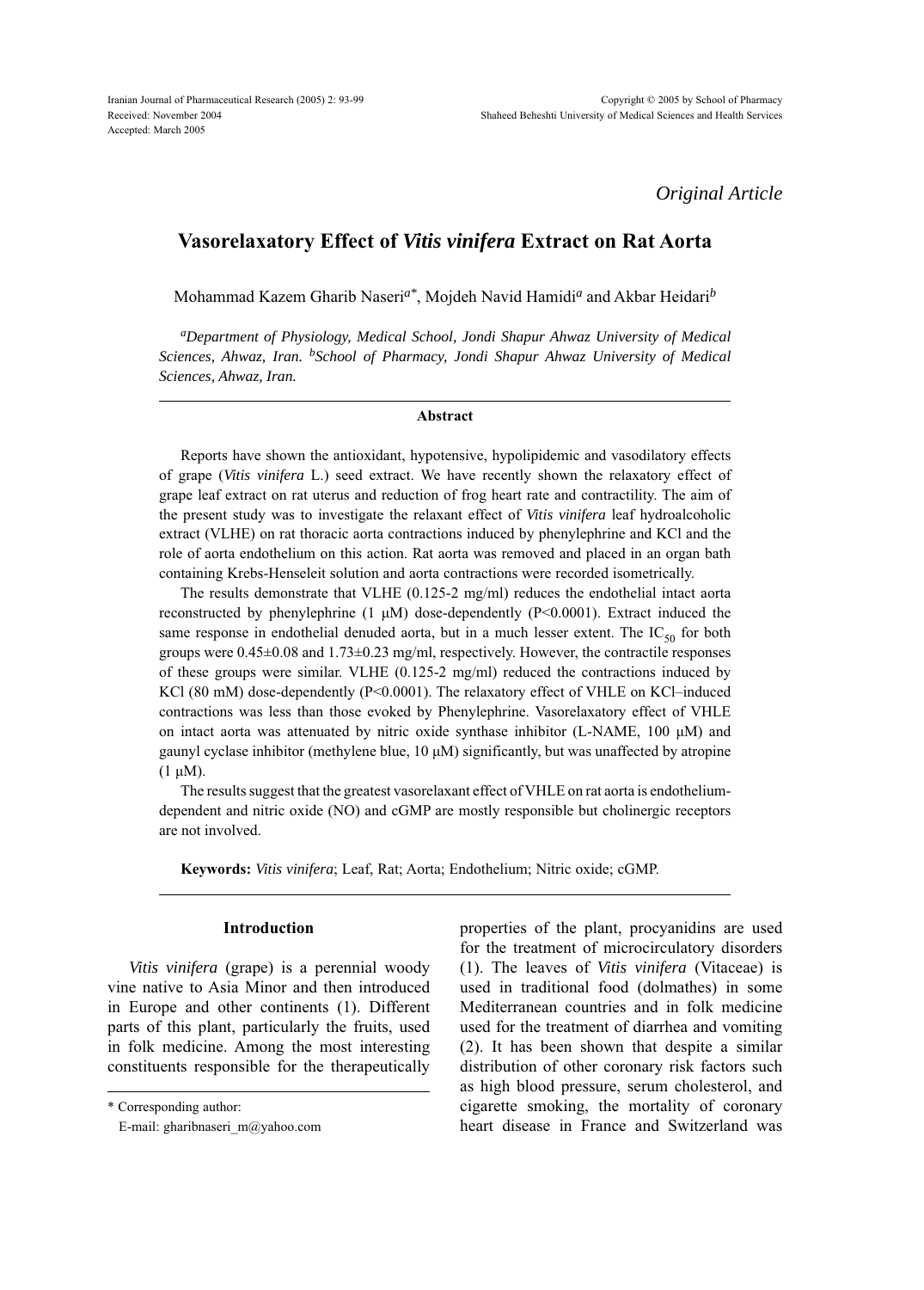lower compared with that in other industrialized countries. From analyzing World Health Organization data (3), it has been suggested that, the phenomenon (French paradox) might be because of the frequent consumption of wine in France and Switzerland in addition to the potentially important effects of a Mediterraneanstyle diet (4, 5). Grape skin produces endotheliumdependent aorta relaxation possibly by its flovonoids (quercetin) via increasing cGMP (6), as grape seed extract increases NO and cGMP (7). Also it is reported that grape seed extract induces the human artery relaxation dependent on endothelium (8). Anti-tumor, anti-cataract and anti-atherosclerosis activities of grape seed extracts are also reported (9-12). However, the grape seed extract is not toxic even after twelve months consumption (13). The scavenging free radicals by flavonoids (e.g. quercetin) are reported (14) and quercetin reduces blood pressure in rat (15). The same result has been reported on grape skin extract (16). It is reported that grape leaves protects liver against alcohol intoxication (17). Our previous studies showed the relaxatory effect of grape leaves extract on KCl and oxytocin–induced contractions in rat uterus (18) and it is concluded that the voltage dependent calcium channels are involved. The same extract reduces the rate and contractility of isolated frog heart but cholinergic receptors are not involved (19). Since there is a possibility that some of the grape seed constituents exist in grape leaves and collection and extraction of grape leaves is cheaper and easier, therefore, the aim of the present study was to investigate the effect of *Vitis vinifera* hydroalcoholic leaf extract (VLHE) on isolated rat aorta.

## **Experimental**

### **Animals and tissue preparation**

Healthy male Sprague Dawley rats (185- 220 g) were supplied by the University Animal Facility and the protocol was approved by the Committee of Ethics in Research (Jondi Shapur Ahwaz University of Medical Sciences). Animals were kept at 20-24ºC under 12 h lightdark cycle, and were allowed free access to tap water and commercial chow. Animals were anaesthetized by ketamine (50 mg/kg, ip) and

exsanguinated. Thoracic aorta was rapidly removed and cleaned of extraneous connective and fatty tissue in ice-cold Krebs-Henseleit solution and cut into rings 5 mm long. Isometric contractile responses were determined by placing the rings in an organ bath (10 ml) containing Krebs–Henseleit solution (37ºC, pH 7.4) of the following composition (mM): NaCl 118, KCl 4.7, CaCl<sub>2</sub> 2.52, MgSO<sub>4</sub> 1.64, KH<sub>2</sub>PO<sub>4</sub> 1.18, NaHCO<sub>3</sub> 7 and glucose 5.5 and gassed with oxygen. Tissues were then maintained under 1 g initial tension and allowed to equilibrate for 1 h during which bath solution was replaced every 15 min. All the dissection procedures were performed with extreme care to protect the endothelium from inadvertent damage. Aortic rings were suspended horizontally between two stainless steel hooks. One of the hooks was fixed to the chamber wall, while the other was attached to an isometric force transducer (UF1 Harvard Transducer, UK) and to an ink-writing curvilinear polygraph (Universal Harvard Oscillograph, UK). In some aortic rings, the endothelium was removed by gently rubbing the inner surface with a rough steel needle, and used as the denuded endothelium aorta. Body weight of animals in all protocols was matched.

## *Extraction*

*Vitis vinifera* leaves were collected from the campus of the Jondi Shapur Ahwaz University of Medical Sciences in April 2003. The leaves were identified by Mr. Parishani from the Department of Biology of Shahid Chamran Ahwaz University. A voucher specimen was submitted to the herbarium of the same university. The leaves were dried under shade, powdered and extracted by maceration with a 70% hydro alcoholic solution for 72 h at ambient temperature. Extract was filtered and then, solvent was evaporated at room temperature (20). The extraction ratio was 19% of dried leaves and the extract was kept in 4ºC until use.

## *Drugs*

 Nω-nitro-L-arginine methyl ester (L-NAME), atropine sulfate, phenylephrine hydrochloride, acetylcholine chloride and methylene blue were purchased from Sigma (USA) and mineral solutes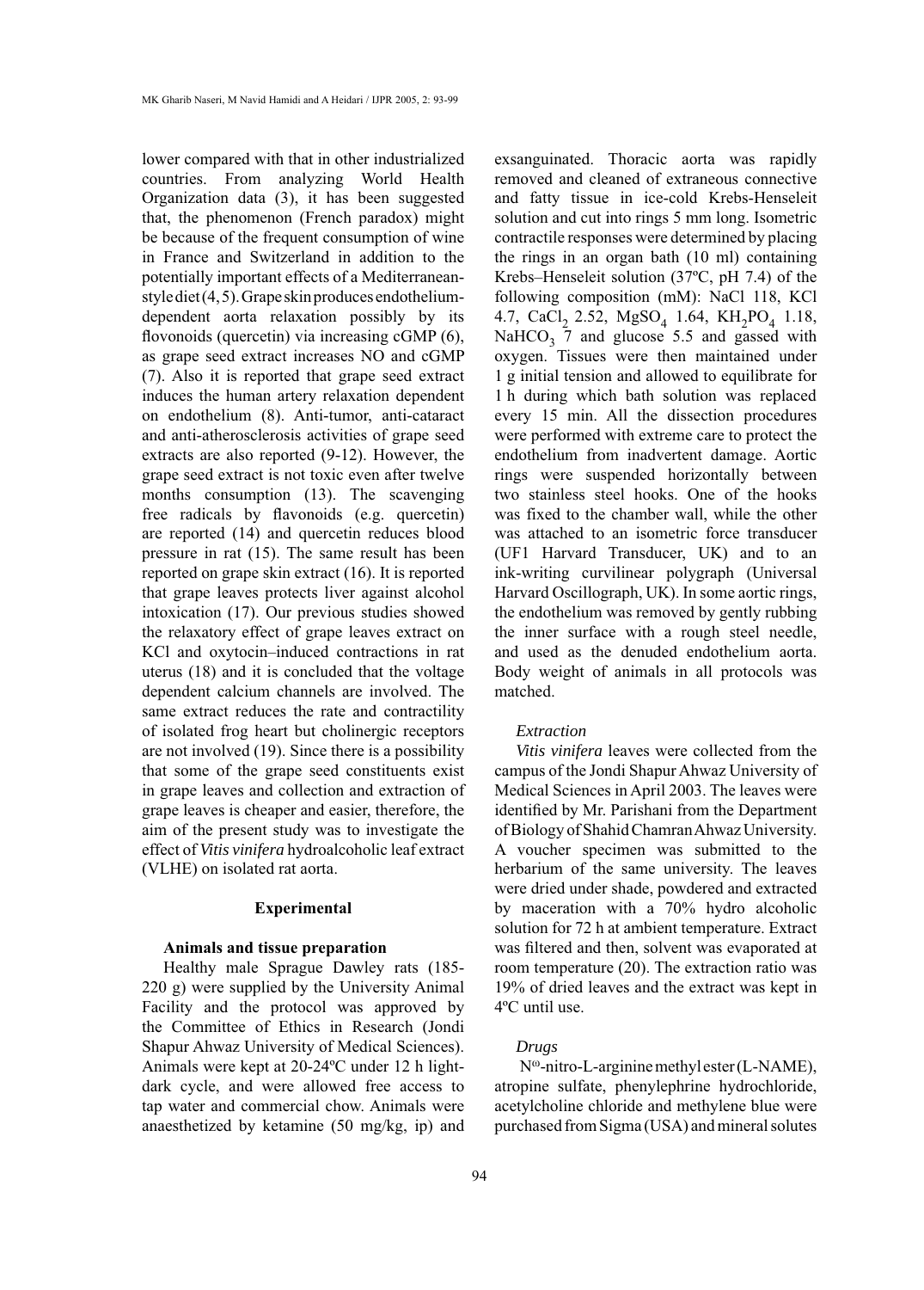from Merck (Germany). All the chemicals were dissolved in Krebs-Henseleit and volumes added to bath were less than 2% of the organ bath volume and solutions were made daily.

### *Experimental protocols*

In all experimental groups, after equilibration, the presence of a functional endothelium was assessed on the basis of relaxation evoked by the endothelium – dependent dilator acetylcholine (1 μM) in aorta rings precontracted with phenylephrine  $(1 \mu M)$ . Acetylcholine in intact endothelium aortae induced more than 60% relaxation of the phenylephrine-induced contraction (21). To evaluate the effects of the *Vitis vinifera* leaf extract on the contractile responses, in a first and second series of experiments, the effects of non-cumulatively increasing concentrations of the extract (0.125-2 mg/ml) on the contractile responses to phenylephrine (1 μM) or KCl (80 mM) were studied. Once the plateau of the KClor phenylephrine-induced contractions was achieved, a specific concentration of extract was used. The role of NO and cGMP was determined using the nitric oxide synthase inhibitor (L-NAME, 100 μM for 2 min) and guanylate cyclase inhibitor (methylene blue, 10 μM for 30 min) respectively. All the mentioned concentrations are the final concentrations present within the tissue bath.

#### *Statistical analysis*

Results are expressed as the mean±SEM of percentage reduction in aortic ring tension from phenylephrine or KCl precontracted aorta. Statistical analysis was performed using the Student's t-test or one- and two-way analysis of variance (ANOVA). *P*-values which were less than 0.05 considered statistically significant and *n* represents the number of animals in each group.

## **Results and Discussion**

*Effect of VHLE on precontracted aorta by phenylephrine and the role of endothelium*

Intact  $(n=8)$  and denuded endothelium  $(n=9)$ aorta with functional endothelium (75.1±4% and  $5.3\pm3.5\%$  respectively) were used. As figure 1



**Figure 1.** The vasorelaxant effect of *Vitis vinifera* hydroalcoholic leaf extract (VLHE) on intact (n=9) and denuded (n=8) endothelium rat aorta precontracted by 1μM of phenylephrine (ANOVA,  $P<0.0001$ ). \* Shows that  $P<0.01$  (t-test) at same concentrations of VLHE for the two groups.

shows, the extract (0.125, 0.25, 0.5, 1 and 2 mg/ ml) relaxed the phenylephrine-contracted (1μM) tissues in both aorta groups dose-dependently and significantly (P<0.0001). The  $IC_{50}$  values were  $0.45\pm0.08$  and  $1.73\pm0.23$  mg/ml respectively. The statistical analysis (two-way ANOVA) indicates that the vasorelaxation effect of the two groups are different (P<0.0001) and also present in all extract concentrations. However, the phenylephrine-induced contractions are not different (P=0.17). In figure 6  $(A_1, A_2)$  the role of endothelium on the vasorelaxatory effect of VLHE could be seen.

## *Effect of L-NAME on vasorelaxatory effect of VLHE*

Intact endothelium aorta was contracted by phenylephrine (1 μM) and then relaxed by VLHE at 0.5 and 1mg/ml in two separate protocols.



**Figure 2.** Effect of VLHE (0.5 and 1mg/ml) on intact endothelium aorta (n=6) precontracted by phenylephrine ( $1\mu$ M) in the absence and presence of L-NAME (100μM, for 5min). \* P<0.05 and \*\* P<0.01 show the statistical comparison (t-test) between the indicated groups.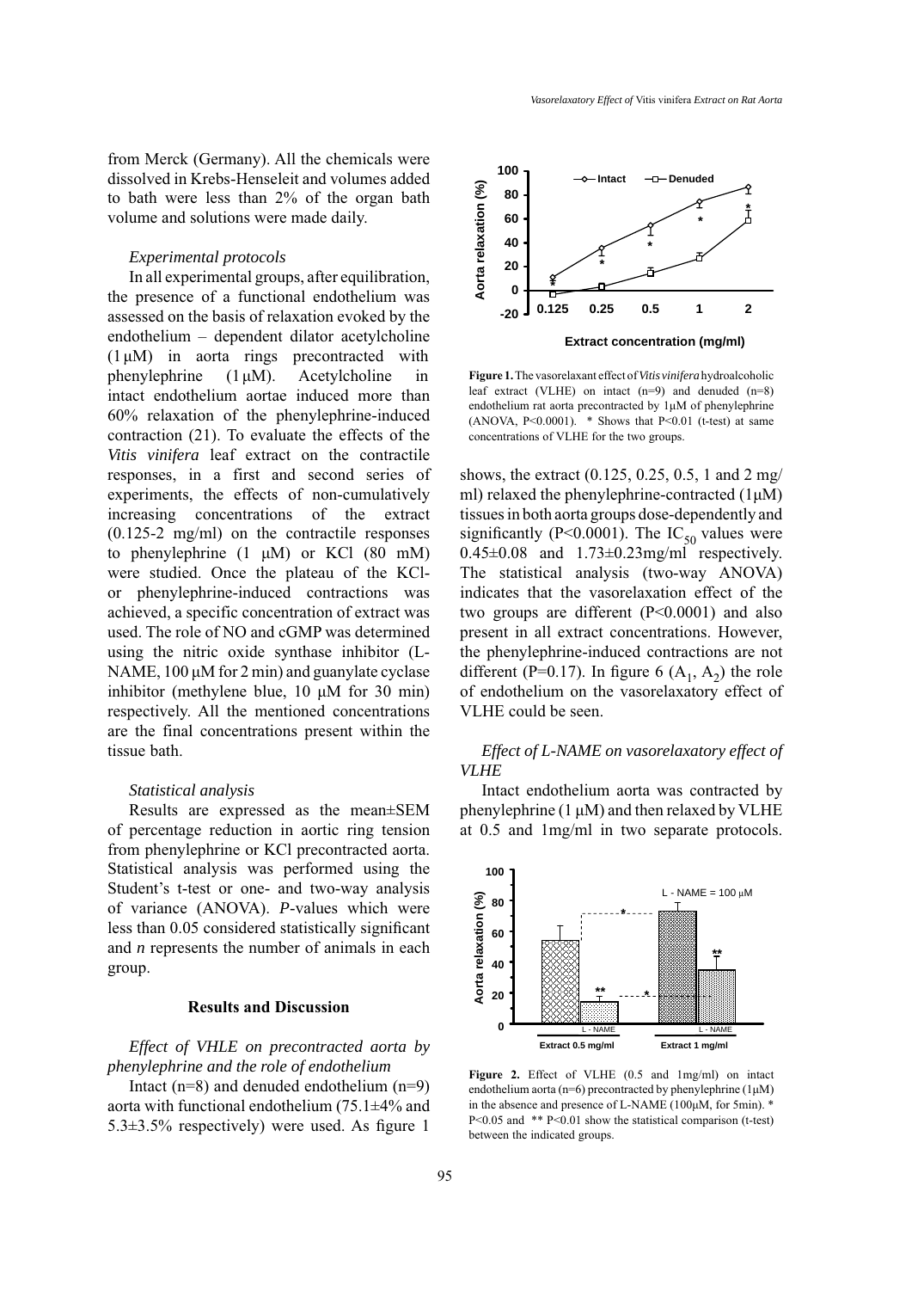

**Figure 3.** In intact endothelium aorta (n=7), ACh (1μM) reduced the phenylephrine-induced contraction, and atropine (1μM) returned aorta contraction but not completely. As could be seen, the vasorelaxatory effect of VHLE (1mg/ml) on phenylephrine-induced contraction is not affected by atropine. However, the phenylephrine-induced contractions in these two protocols are not significantly different. \* P<0.05 and \*\*\* P<0.0001 show the statistical comparison (t-test) between the indicated groups.

After washing the tissue and at least a 15 min recovery period, tissue was pretreated with L-NAME (100  $\mu$ M) for 5 min and then the same protocol was repeated. As could be seen in figures 2 and 6 (D), the VLHE vasorelaxatory effect is reduced by L-NAME significantly  $(both, P<0.01, n=6)$ 

## *Effect of atropine on vasorelaxatory effect of VLHE*

Intact endothelium aorta ( $n = 7$ ) was contracted by phenylephrine (1 μM). Acetylcholine (1 μM) relaxed the aorta (P<0.0001), but atropine (1  $\mu$ M) attenuated this relaxation (P<0.0001).



**Figure 5.** The vasorelaxant effect of *Vitis vinifera* hydroalcoholic leaf extract (VLHE) on intact (n=7) and denuded (n=7) endothelium rat aorta precontracted by 80mM of KCl (ANOVA for each group, P<0.0001). But, these two groups are not significantly different. The spasmogenic effects of low doses of VLHE have been shown.



**Figure 4.** Effect of VLHE (1mg/ml) on intact endothelium aorta (n=9) precontracted by phenylephrine  $(1\mu M)$  in the absence and presence of methylene blue (10μM, for 30 min). \* P<0.02 shows the statistical comparison (t-test) between these two protocols.

After washing and a 20 min recovery period, aorta was contracted by phenylephrine 1 μM, which abolished by VLHE (1mg/ml) as shown in figures 3 and 6 (C). But, VLHE-induced relaxation was unaffected by atropine  $(1 \mu M)$ .

## *Effect of methylene blue on vasorelaxatory effect of VLHE*

Intact endothelium aorta (n=9) was contracted by phenylephrine  $(1 \mu M)$  and then relaxed by 1mg/ml of VLHE (73.3±11.1%). After refreshing the bath solution and at least a 15 min recovery period, tissue was pretreated with methylene blue (10  $\mu$ M) for 30 min and then the same protocol was repeated. As shown in figures 4 and 6 (E), the relaxatory effect of VLHE is reduced by methylene blue (P<0.02).

## *Effect of VHLE on KCl-induced aorta contraction and the role of endothelium*

Intact  $(n=7)$  and denuded endothelium  $(n=7)$ aorta with functional endothelium (69.8±2.8% and 5±3.2% respectively) were contracted by KCl (80 mM). After the reaching of contractile responses to a plateau, extract (0.125, 0.25, 0.5, 1 and 2 mg/ml) was added to bath, noncumulatively. As figure 5 shows, in both groups, the KCl-induced contractions are attenuated by VLHE dose-dependently (one-way ANOVA, P<0.001 and P<0.01 respectively). VLHE, in lower concentrations, however, induced small contractions. Statistical analysis (twoway ANOVA) indicates that these relaxatory responses are not different. But, in both aorta,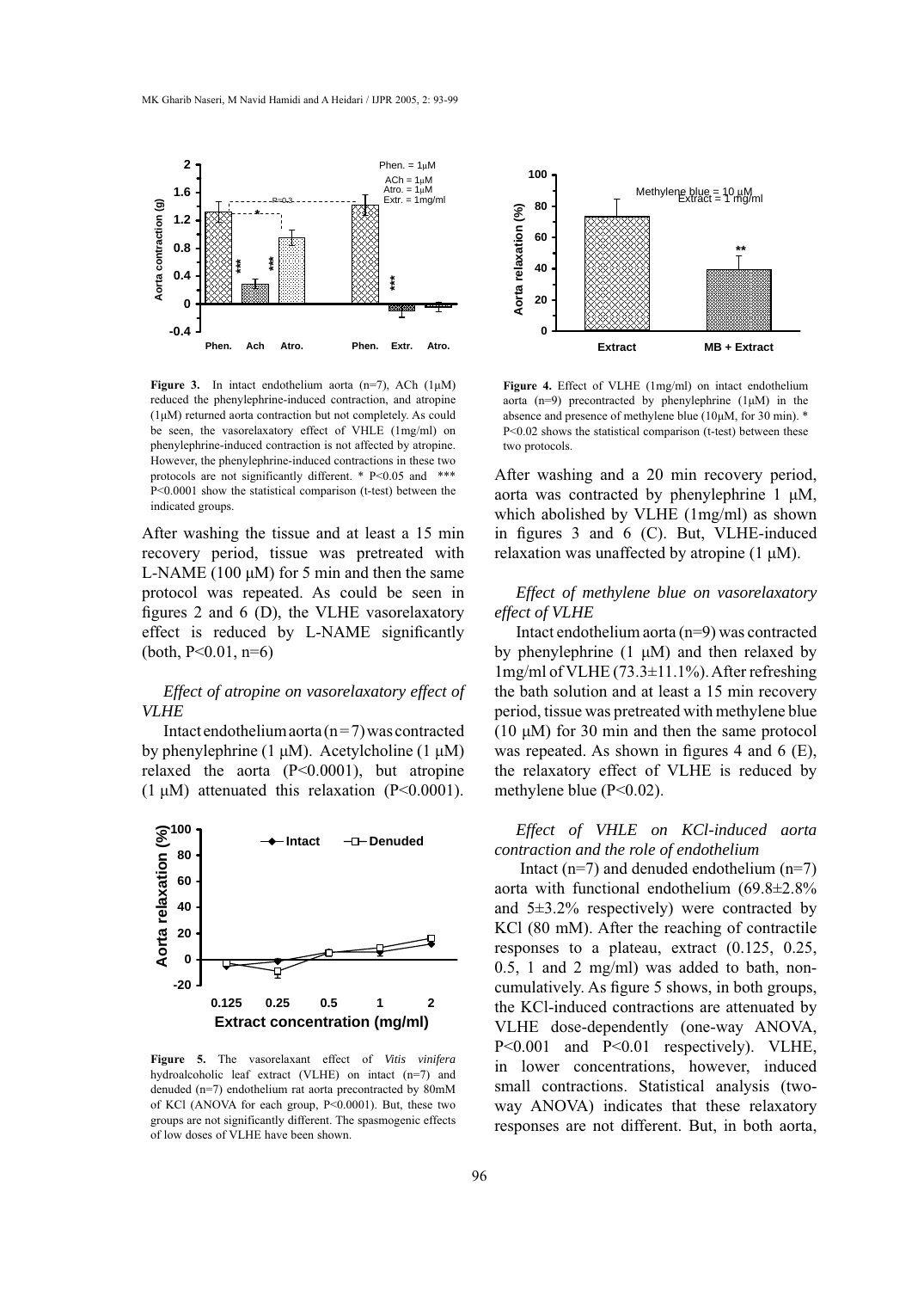the relaxatory effect of VLHE on phenylephrinenduced contraction is stronger than the relaxation caused in the KCl-induced contractions, as seen in figure 6 ( $B_1$ ,  $B_2$ ), compared to  $A_1$  and  $A_2$ .

The present study was performed in order to investigate the possible vasodilatory effects of the *Vitis vinifera* hydroalcoholic leaf extract (VLHE) on rat thoracic aorta. It was observed that VLHE induced NO-and endotheliumdependent relaxation. Several lines of evidence support the idea that grape seed extract induces vasorelaxation (7, 8, 22), but the present study is the first report on vasodilatory effect of grape leaf. However, we have previously reported the relaxatory effects of grape leaf extract on rat uterus (18). The negative chronotropic and inotropic effects of the same extract has also been reported (19), but the effects on frog heart was unaffected by atropine. this suggests that cholinergic receptors are not involved. Phenylephrine is "a"  $\alpha_1$ -adrenergic agent, but its receptors do not exist in endothelial cells. Hence, these cells are unable to release vasoactive substances (23). Acetylcholine induces vasorelaxation via an endothelium-dependent mechanism (24). Binding ACh to vascular muscarinic receptors induces therelease of NO from endothelial cells (5, 25). NO diffuses into adjacent vascular smooth muscle cells, activating, the guanylate cyclase and increasing the cGMP production and finally, induces vascular relaxation (5). As figure 1 shows, the relaxatory effect of VLHF in denuded aorta is less than the intact aorta. Therefore this part of study shows that the vasorelaxatory effect of VLHE is endothelium dependent, as reported for grape seed extract (8). The similarity of phenylephrine-induced contractions in these two groups indicates that the reduction of contraction is not due to a modification in the contractility of aorta (26). The 3.8 times difference in  $IC_{50}$  indicates the importance of functional endothelium in relaxatory effect of VLHE as reported on relaxation induced by grape seed extract in rat and human arteries (5, 8). It is reported that elevated cGMP by procyanidins induces relaxation in rat aorta, which is unaffected by atropine (27) and this report is compatible with our results. In the present study, methylene blue reduced the vasorelaxant effect of extract. This shows that



**Figure 6.** Presenting some of the typical recordings of vasorelaxant effects of VLHE in the present study. Horizontal and vertical bars indicate the time (1min) and force of aorta contraction (1g) respectively. Phen.: Phenylephrine, + Endo.: intact endothelium, -Endo.: denuded endothelium, Extr.: Extract, Atro.: atropine, Ach: acetylcholine.

cGMP is involved, as reported (27, 28). One of the flavonoids that could be responsible for this relaxatory response is quercetin, which has been found in *Vitis vinifera* leaf (29) and it is reported that the relaxatory effect of quercetin in rat aorta abolished by L-NAME (30). This study suggests that the involvement of NO and cGMP in the observed vasorelaxatory effects of VLHE.

Furthermore, the extract induced the same inhibitory effect on KCl-induced contraction in aorta with and without endothelium, although in a weaker extent. It is well documented that the contraction induced by high extracellular  $K^+$ concentration is due to depolarization followed by opening the voltage dependent calcium channels (31). It is suggested that substances which reduce the KCl-induced contraction in smooth muscle, block these channels (31). Since it is reported that cGMP causes hyperpolarization by the opening of potassium channels (32), therefore, the reason for this weaker relaxation could be due to the presence of high  $K^+$  concentration in the organ bath. It is reported that L-type voltage dependent calcium channels are the most abundant and important calcium channels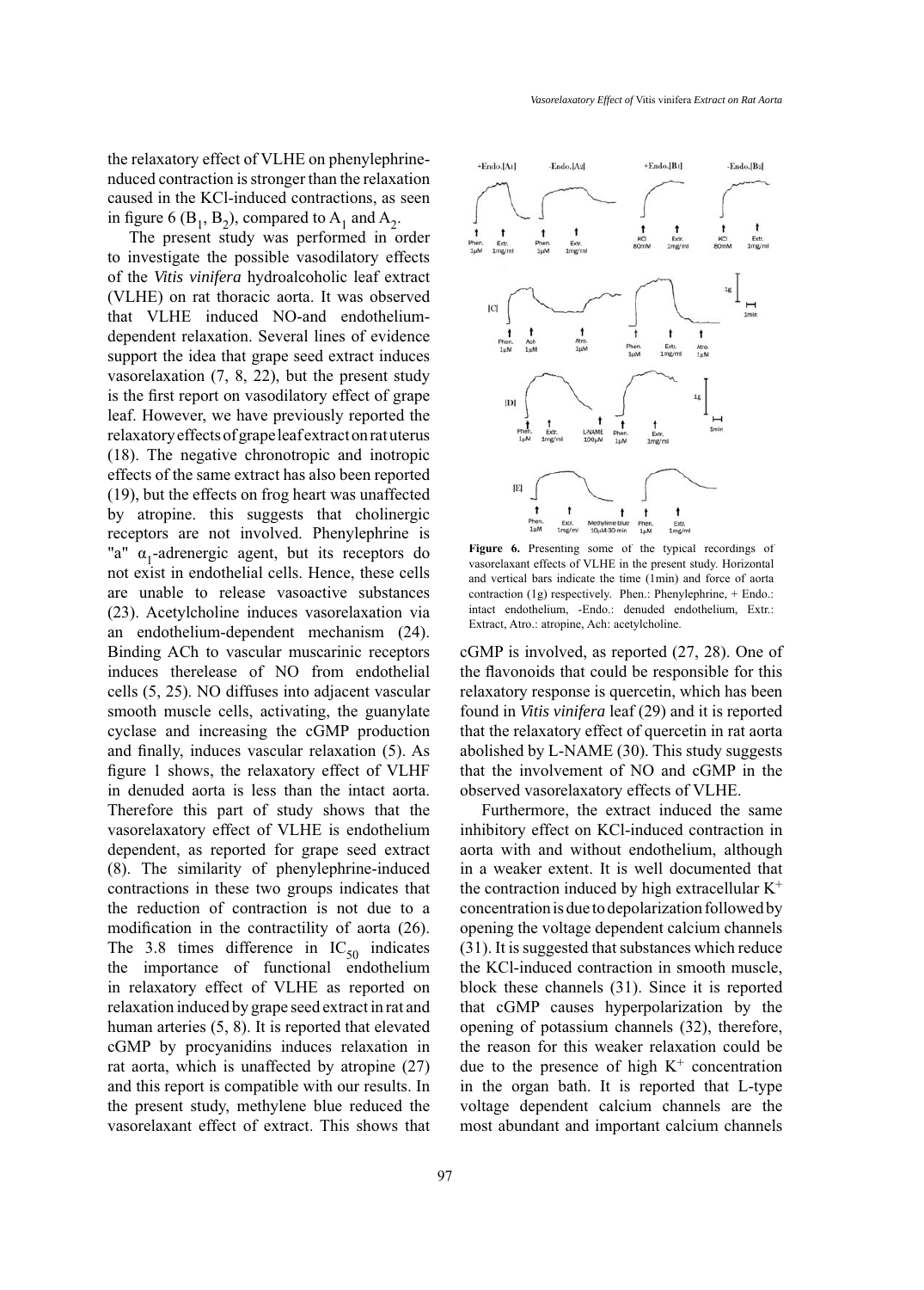in rat aorta (31). Therefore, it could be suggested that the inhibitory effect of the extract could be due to, at least partly, the voltage dependent calcium channels (VDCCs) blockade as we have reported in our previous studies (18, 19). On the other hand, atropine diminished the relaxatory effect of acetylcholine, but the inhibitory effect of extract was unaffected, which indicates the lack of cholinergic activity in VLHE. Another possibility is that the extract contains the  $\alpha_1$ adrenoceptor antagonists. On the other hand, the fast disappearance of VLHE vasorelaxatory effect by washing, suggests that this effect should be on the cell membrane rather than an intracellular event.

#### **Acknowledgement**

This work was supported financially by Jondi Shapur Ahwaz University of Medical Sciences of Iran.

### **References**

- Bombardelli E and Morazzoni P. *Vitis vinifera* L. (1) *Fitoterapia* (1995) 66: 291-317
- (2) Zargari A. Medicinal Plants. Vol. 1, Tehran University Publications, Tehran (1993): 362-365
- World Health Organization (WHO). Ecological analysis (3) of the association between mortality and major risk factors of cardiovascular disease. The World Health Organization MONICA project. *Int. j. Epidemiol.*  (1994) 23:505-516
- (4) Renaud S and De Lorgeril M. Wine, alcohol, platelets and the French paradox for coronary heart disease. *Lancet* (1992) 339: 523-526
- Flesch M, Schwarz A and Bohm M. Effects of red and (5) white wine on endothelium-dependent vasorelaxation of rat aorta and human coronary arteries. *Am. J. Physiol. (Heart Circ. Physiol)* (1998) 275: H1183-H1190
- Fitzpatrick DF, Hirschfield SL and Coffey RG. (6) Endothelium-dependent vasorelaxing activity of wine and other grape products. *Am. J. Physiol.* (1993) 265: H774-H778
- (7) Fitzpatrick DF, Bing B, Maggi DA, Fleming RC and O'Mallet RM. Vasodilating procyanidins derived from grape seeds. *Ann. N. Y. Acad. Sci.* (2002) 957: 78-89
- Aldini G, Carini M, Piccoli A, Rossoni G and Maffei (8) Facino R. Procyanidins from grape seeds protect endothelial cells from peroxynitrite damage and enhance endothelium-dependent relaxation in human artery: new evidences for cardio-protection. *Life Sciences* (2003) 73: 2883-2898
- (9) Singletary KW and Meline B. Effect of grape seed proanthocyanidins on colon aberrant crypts and breast

tumors in a rat dual-organ tumor model. *Nutr. Cancer* (2001) 39: 252-258

- (10) Yamakoshi J, Saito M, Kataoka S and Tokutake S. Procyanidin-rich extract from grape seeds prevents cataract formation in hereditary cataractous (ICR/f) rats. *J. Agric. Food Chem.* (2002) 50: 4983-4988
- (11) Nuttall SL, Kendall MJ, Bombardelli E and Morazzoni P. An evaluation of the antioxidant activity of a standardized grape seed extract, Leucoselect. *J. Clin. Phar. Ther.* (1998) 23: 385-389
- Yamakoshi J, Kataoka S, Koga T and Ariga T. (12) Proanthocyanidin-rich extract from grape seeds attenuated the development of aortic atherosclerosis in cholesterol-fed rabbits. *Atherosclerosis* (1999) 142: 139-149
- (13) Rays S, Bagchi D, Lim PM, Bagchi M, Gross SM, Kothari SC, Preuss HG and Stohs SJ. Acute and longterm safety evaluation of a novel IH636 grape seed proanthocyanidin extract. *Res. Commun. Mol. Pathol. Pharmacol.*(2001) 109: 165-197
- (14) Amic D, Davidovic-Amic D, Beslo D and Trinajstic N. Structure-radical scavenging activity of flavonoids. *Croatica Chemica. Acta* (2003) 76: 55-61
- (15) Duarte J, Jimenez R, O'Valle F, Galisteo M, Perez-Palencia R, Vargas F, Perez-Vizcaino F, Zarzuelo A and Tamargo J. Protective affects of the flavonoid quercetin in chronic nitric oxide deficient rats. *J. Hypertens.* (2002) 20: 1843-1854
- (16) Soares De Moura R, Costa Viana FC, Souza MA, Kovary K, Guedes DC, Oliveira EP, Rubenich LM, Carvalho LC, Oliveira RM, Tano T and Gusmao Correia ML. Antihypertensive, vasodilator and antioxidant effects of a vinifera grape skin extract. *J. Pharm. Pharmacol.* (2002) 54: 1515-1520
- (17) Kushnerova NF, Fomenko SE, Polozhentseva MI and Bulanov AE. Effect of natural complexes of biologically active substances on liver regeneration in alcohol poisoning. *Vopr. Med. Khim.* (1995) 41: 20-23
- (18) Gharib Naseri MK and Ahsani P. Spasmolytic effect of *Vitis vinifera* leaf hydroalcoholic extract on isolated rat uterus. *Physiology and Pharmacology* (2003-04) 7: 107-114
- (19) Gharib Naseri MK. Effect of Vitis vinifera leaf extract on perfused frog heart. *Tabib-e-Shargh.* (2004) 4: 227- 235
- Samsam Shariat H. *Quantitative Evaluation of the*  (20) *Active Constituents and Control Method for Medicinal Plants.*Mani Publication, Isfahan (1992) 13-17
- (21) Barriere E, Tazi KA, Pessione F, Heller J, Poirel O, Lebrec D and Moreau R. Role of small-conductance Ca2+-dependent K+ channels *in vitro* nitric oxidemediated aortic hyporeactivity to α-adrenergic vasoconstriction in rats with cirrhosis. *J. Hepathol.* (2001) 35: 350-357
- (22) Fitzpatrick DF, Fleming RC, Bing B, Maggi DA and O'Malley RM. Isolation and characterization of endothelium-dependent vasorelaxing compounds from grape seeds. *J. Agric. Food Chem.* (2000) 48: 6384- 6390